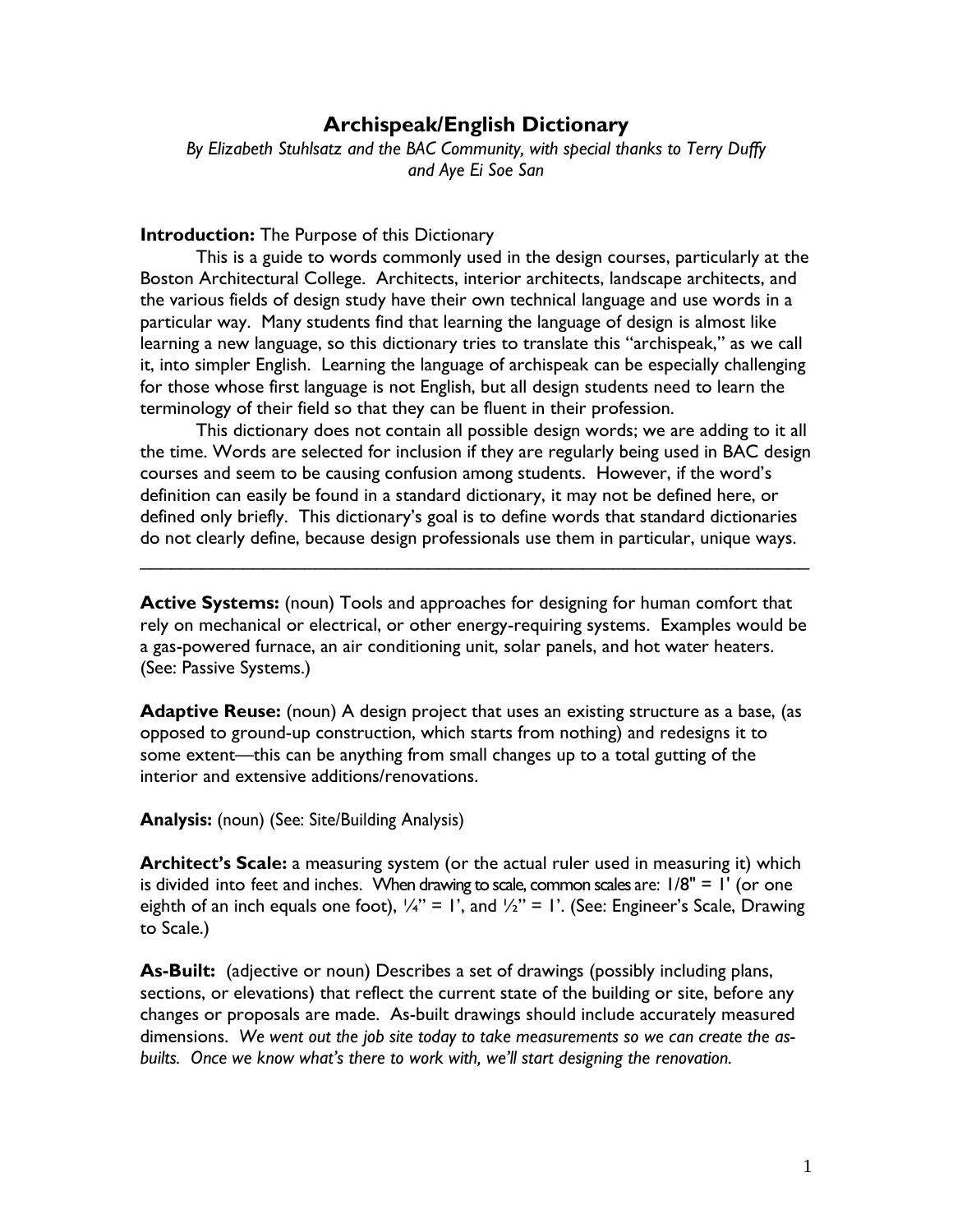**Axonometric Drawing,** or **Axon:** (noun) A method of drawing a 3-D object to imply a 3-D view that differs from a perspective drawing. All lines parallel in the object are also parallel in the drawing; this can make the drawing seem distorted. An Exploded Axonometric drawing separates the various parts of the object, such as the different floors in a building, so that the relationships between the parts are made clearer.

**BIM:** (noun) Building Information Modeling: an integrated set of concepts and software related to rendering and constructing a design. Essentially BIM is computer data (usually in 3-D) about the project that can be shared by the designer and the contractor, and is easier to manipulate by both than traditional CAD data. The most popular software package in use for BIM is currently Revit. (pronounced to rhyme with "limb," *not* "B-I-M.")

**Biomimicry:** (noun) A method or philosophy of design that patterns itself after nature. It can use literal shapes of natural objects, or principles of natural "design." For example, *airplane wings can be shaped to look more birds' wings. Or, spider silk, which is very strong, can be studied to learn how to build stronger building materials.*

**Bubble Diagram:** (noun) A method for loosely planning out the spaces/rooms in a design by sketching them in rough shapes, instead of designing down the fine details. It is used to propose schematic relationships in architectural space. *My bubble diagram shows that the dining room should be near the kitchen.*

**CA:** (noun) Contract Administrator or Construction Administrator. The person in a design firm in charge of managing the process of seeing the design through to construction and interacting with the contractors. Can also stand for Construction Administration.

**CAD:** (noun) Computer Aided Design; software that allows 2-D and 3-D rendering of designs. The most common program is currently AutoCAD. Using CAD is referred to as drafting or rendering.

**CDs:** (noun) Construction Drawings, Construction Documents, Contract Drawings, or Contract Documents. The finely detailed set of drawings sent by the architect to the contractor that the contractor uses to actually build the design.

**Codes:** (noun) Building codes, usually determined by the state, or an independent organization such as the National Fire Protection Agency, regulate health, safety, welfare, and access issues.

**Concept:** (noun) The "big idea" that the design project is trying to express/explore/test. Ideally, every part of the project can be described in terms of the concept, from the materials choices, to the site design, to the floor plan. The concept may originate from the site analysis. The final project translates it into a built form.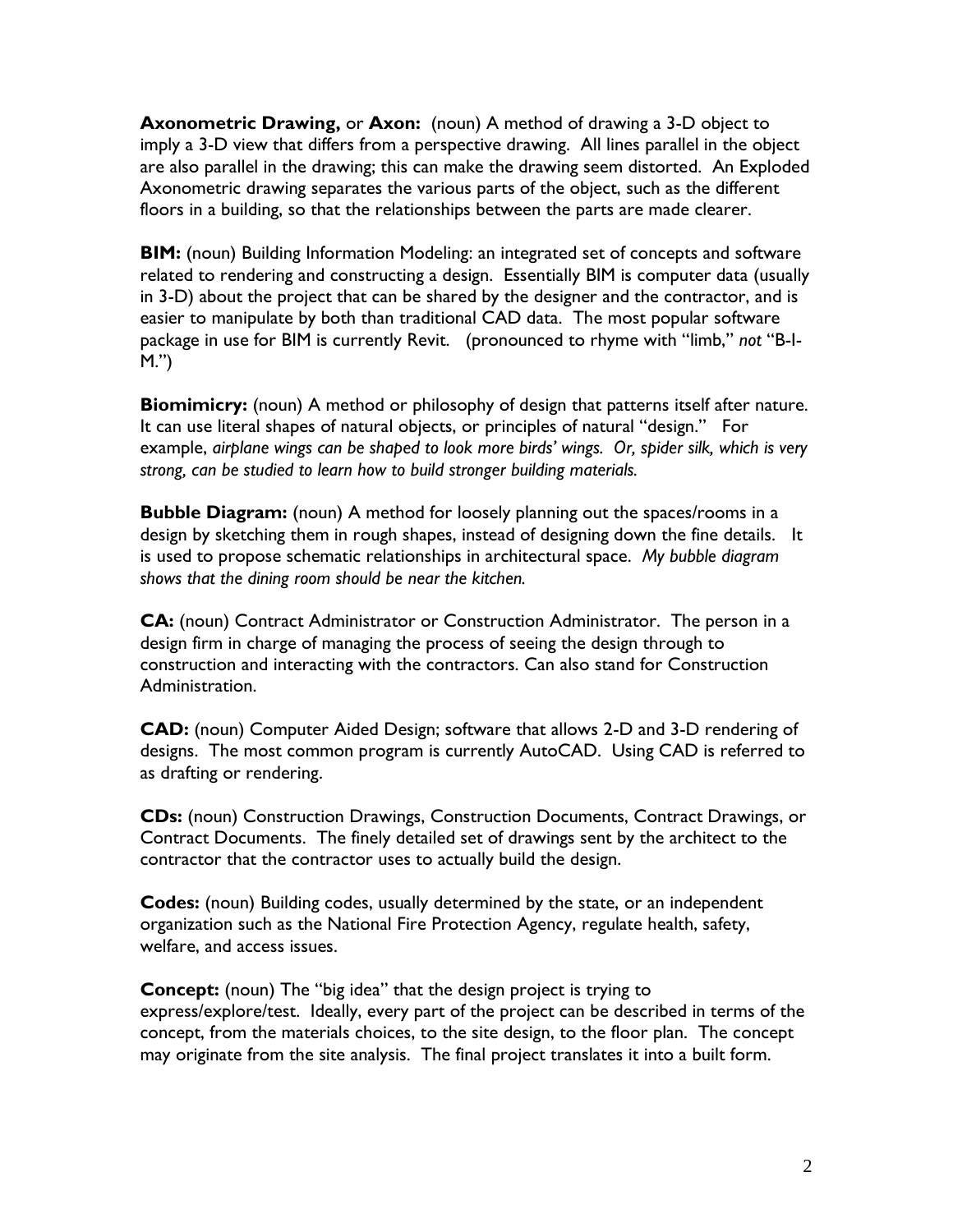**Concept Drawing/Model:** (noun) An abstract visual expression of the concept. These can be a rough sketch or a polished model, but they are attempting to convey an idea, not something that can be built.

**Contour Lines:** (noun) These are lines drawn on topographic maps to show elevation and how steep the slope of the land is. The lines connect points at the same elevation, usually in reference to sea level. If you are hiking on a mountain and walked following a contour line, you would stay at the same elevation. If you walked across contour lines perpendicularly, you would either be climbing or descending. The closeness of the lines also provides information; the closer the lines are together, the steeper the slope will be. (See: Topography)

**Datum:** (noun) An agreed-on reference point from which measurements are taken. An example is sea level, from which elevation can be measured; in this example an elevation of 1000 feet would mean it is 1000 feet above sea level. However, elevation can be measured from a different datum; the important idea is to specify what the reference point for measurement is.

**Deciduous:** (adjective) Deciduous trees lose their leaves during periods of adverse weather conditions, such as winter or droughts, as opposed to evergreen trees, which keep their leaves (or needles) all year long. Knowing which type of tree species you are dealing with is an important consideration in landscape design.

**Detail:** (noun) A drawing of a portion of a design enlarged to show more information, usually with labels indicating materials, dimensions, finishes, scale, and construction methods. Can also be a verb, to detail—to create these drawings.

**Detailing:** (noun) A branch of knowledge within architecture, it implies a knowledge of how building materials work with each other and the environment at places where they join together, for example when a wall meets a roof. Detailing is also the ability to create detail drawings that reflect this knowledge.

**Diagram:** (noun) An abstract visual expression of an idea, relationship, or set of information. A diagram is not a literal representation of reality (like a photograph). It instead focuses on a specific aspect (of the building, the site, the idea) and tries to convey important ideas through simplified drawings, symbols, maps, colors, or shapes. Diagrams can simplify a complex idea, can show the relation of parts of ideas to whole ideas, or a series of diagrams can look at several different aspects of one larger idea and how they relate to each other.

**Documentation:** (noun) The collection of information about the existing site or building for a project, with no attempt at analysis and no conclusions drawn. It may consist of photographs, maps, or raw data. Documentation is often a first step towards site analysis, but these concepts are distinctly different, as analysis attempts to make conclusions from the information documented. (See: Site/Building Analysis).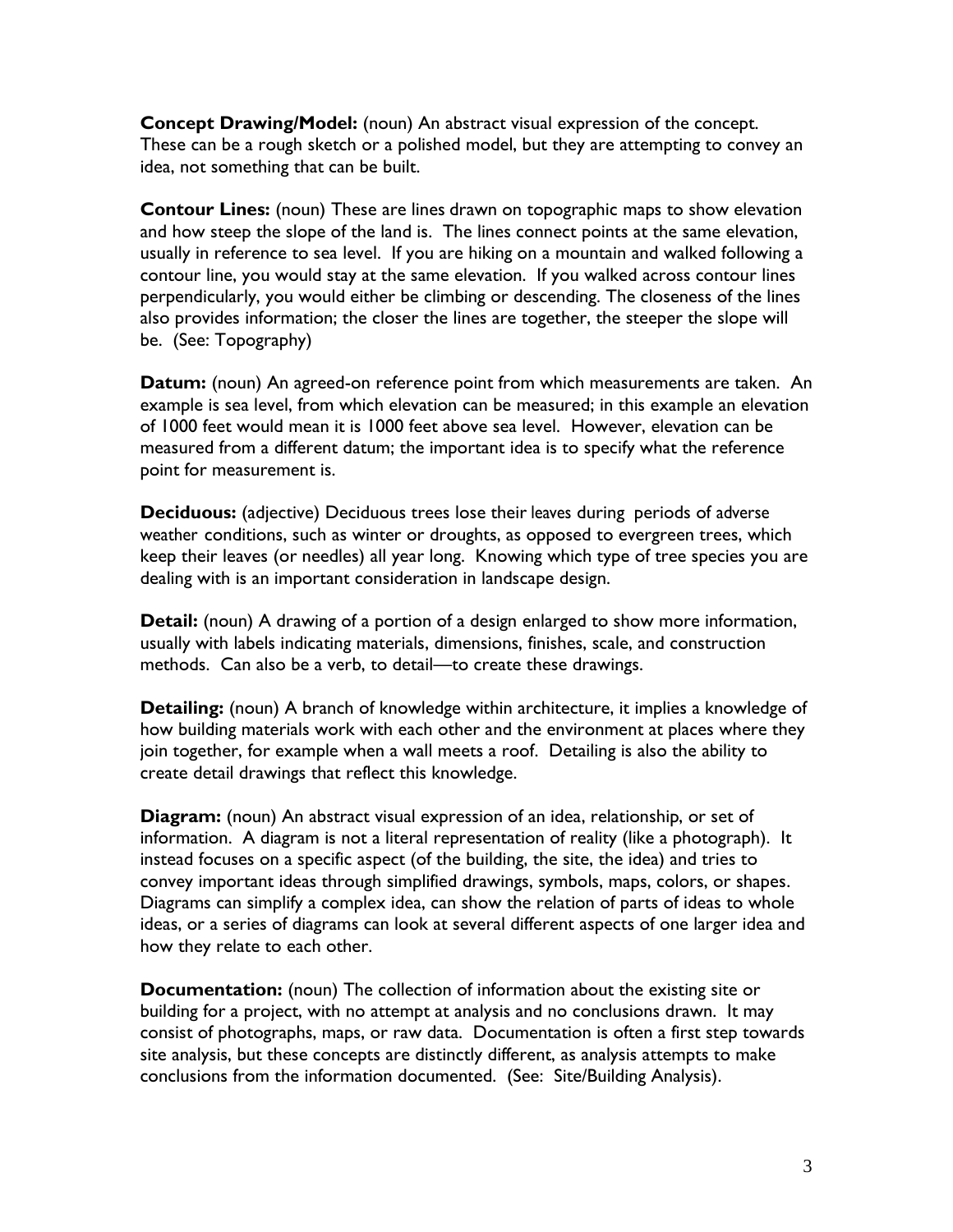**Drainage:** (noun) The movement of water on a site.

**Drainage Structures or Systems:** (noun) Designed and built elements that direct the flow of water on the site. Open or surface drainage structures, such as gutters, swales, or ditches, move water over land. Closed or subsurface structures direct the flow of water underground.

**Drawing to Scale:** (noun or verb) The process of creating an accurate, realistic drawing of an object that is bigger than the page or screen it is drawn it on. Scale drawings preserve all the measurements of the larger object, but the measurements are proportionally shrunk down. To do so, a specific scale is used (See "Architect's Scale" and Engineer's Scale.") For example, if you are creating a scale drawing of a 4 foot by 4 foot cube, and your scale is  $1" = 1'$ , you will draw a cube 4 inches by 4 inches. The scale of the drawing should always be listed on the page or screen so the viewer knows what scale was used.

**Elevation:** (noun) 1. A drawing showing an object essentially as if you're looking straight at it, but it is not in 3-D. 2. The altitude of a location relative to a reference point, or datum, such as sea level.

**Engineer's Scale:** (noun) A measuring system (or the actual ruler used in measuring it) which is divided into feet and tenths of a foot, not the traditional inches. When drawing to scale, one typically uses scales that are  $1"$  = 10', (or one inch equals ten feet),  $1"$  = 20', 1" = 50'. Fractions of a foot in engineer's scale are expressed as decimals. This means that ten feet four inches in architect's scale would be expressed as 10.33 feet in engineer's scale.

**Entourage:** (noun) In an architectural rendering, entourage is the context that is drawn around the actual design, such as adding drawings of trees, flowers, furniture, and people into the drawing. Entourage gives a rendering a sense of scale and helps viewers better understand the use of the space.

**Envelope:** (noun) A building's outer shell, including its walls, roof, and floor, seen as a whole: also called its "skin," though this usually just means the walls and roof. The "facades" refer to the walls on the various sides of the building (the east façade), but not the roof or floor. Also referred to as "enclosure." (See: Skin, Façade.)

**Erosion:** (noun) The removal of soil, rocks, and plants, due to weather such as rain, storm water runoff, or wind, or due to human use of the site.

**Extrude:** (verb) To translate 2-D information or forms into 3-dimensional form and space, by "pulling" them up and out into 3-D. It is also the operation one uses with a Play-Doh pumper to make Play-doh forms. *In her final model, she extruded the square shapes of her concept drawing up into a series of towers.*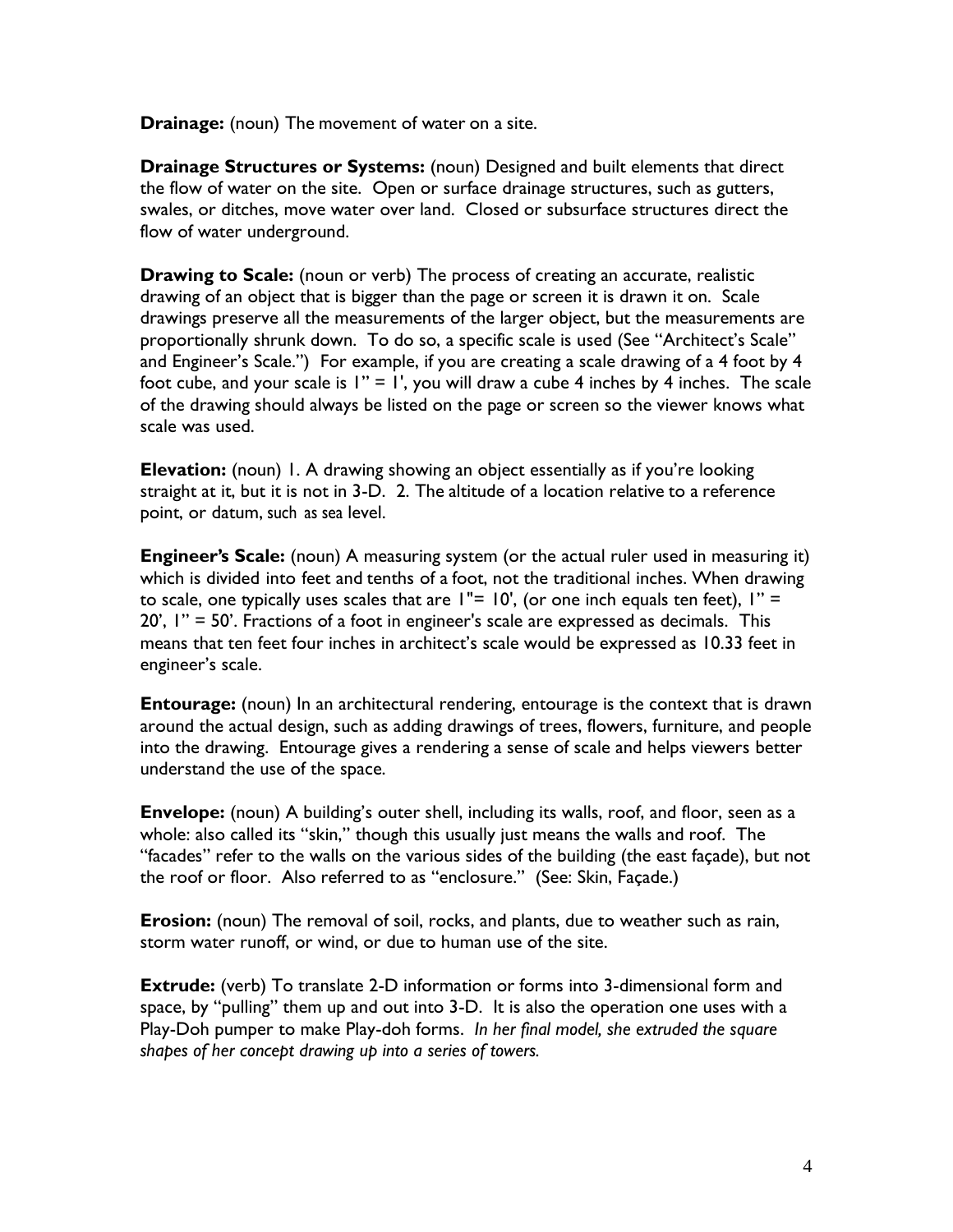Fabric: (noun) In architecture, refers to the parts/elements, the materials, that make up a whole; usually in a larger urban context. *The Back Bay is an urban fabric made up of townhouses and a regular street grid.* 

**Façade:** (noun) Usually the front of the building, but it can be any side. *The west façade of the cathedral is the most ornate.* It's also used to describe the side of a building when one material is a cover or veneer for another, as in *The front of the building is a brick façade over structural steel columns.* However, the word does not automatically have the metaphoric connotation of "falseness" as when we say "her face was just a façade."

**Figural Space:** (noun) This concept refers to the three-dimensional qualities of how a space has been designed. First, imagine filling a room with water. Then freeze the water and take the ice out as one unit. That ice is the shape of the space in the room. Certain spaces have been designed to make you aware of "the shape of the ice." They don't just feel like floors and walls; they feel like containers of space. The "ice" has an interesting shape and you experience this in the space. These spaces are described as "figural spaces." The Pantheon in Rome is an example, as is the Christian Science Center Plaza in Boston. If a place does not make you aware of being in a shaped space, if you can't imagine "what the ice would look like," it is not figural. City Hall Plaza in Boston is not figural.

**Fill:** (noun) Refers to soil added to a site to alter the level of its surface (see Grading). *We added six tons of fill to the lower end of the site.* Fill can also refer generally to the whole area that has been altered by adding the soil. *The land by the school is fill; none of it is original. It used to be a swamp.*

**Finished Grade:** (noun) The completed surfaces of lawns, walks, roads, etc., after design work has been done on the site. See Natural Grade, Grading.

**Footprint:** (noun) Literally, the size and/or shape of the space on the site occupied by the building. *The home's footprint is a 1000 sq. ft. rectangle; the renovations will add an additional 500 sq. ft. on the east side.*

Metaphorically, it is the impact the building has on its site and the larger environment. *This renovation, by using recycled materials, has a much smaller footprint than our average projects.*

**Gradient:** (noun) The degree of inclination of a surface, road or pipe, usually expressed as a percentage.

**Grading:** (noun) The modification of the natural ground surface. Grading can either lower the ground level or raise it. This can be done for drainage purposes and to establish a sense of space in a designed landscape.

**Green Roof:** (noun) A roof system that uses plantings on the roof of a building, from moss up to full-grown trees. This has many environmental benefits from preventing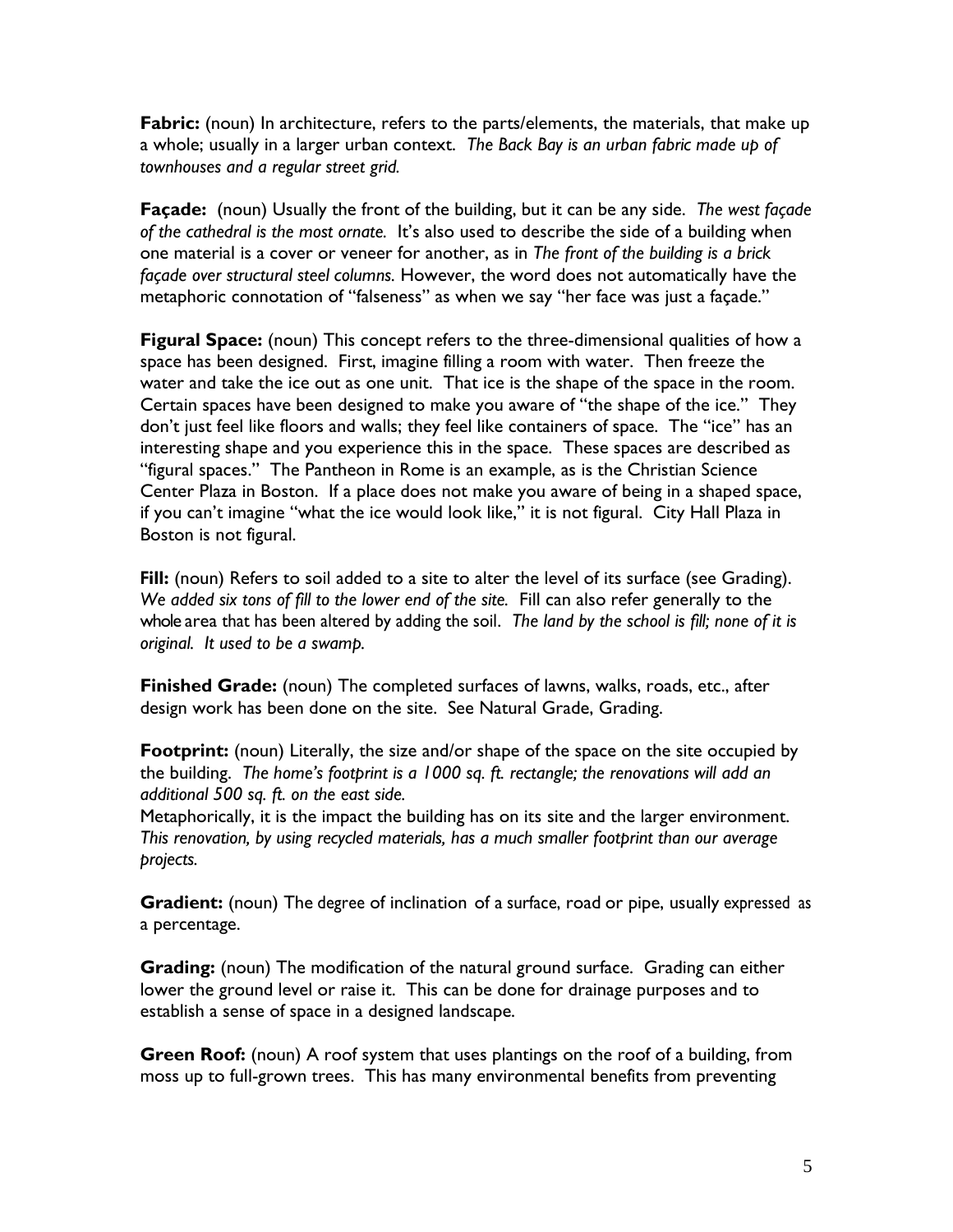water run-off, saving on heating and cooling costs, providing users with a roof garden, and providing birds a place to roost in the city.

**GIS:** (noun) Geographic Information Systems: this refers to a set of concepts for collecting, processing, and presenting data on geography and other spatially linked information, such as demographics. There are many different GIS software programs. GIS data is often presented as a series of maps accompanied by other tables or charts. GIS software allows for research and analysis of geographical data.

**Hierarchy**: (noun) A relationship between ideas, spaces, or objects, that reflects which are more important than the others. The object of most importance is understood as being "highest" in the hierarchy, and the object of least importance is the "lowest" or "bottom" in the hierarchy. This importance can be based on any criteria—perhaps the importance is size, so the hierarchy is ordered from biggest to smallest. Hierarchy can be based on other concepts, such as the most used space being highest in the hierarchy, and the least used space being at the bottom of the hierarchy.

**Hydrologic Cycle (Water Cycle):** (noun) The natural cycle of water movement, from rainfall, to rivers/oceans, to evaporation back into the clouds, to rainfall. Human development disturbs this cycle in a number of ways which can increase the severity of floods. It is therefore important to design the site with an awareness of cycles of water movement.

**HVAC:** (noun) Heating, Ventilating, and Air Conditioning. (pronounced either H-V-A-C or H-vack)

**Illustrator:** (noun) A software program, part of the Adobe Creative Suite (Adobe CS), which can be used to create diagrams.

**Impervious:** (adjective) Used to describe a surface that does not allow water to pass through it, such as asphalt and concrete. These surfaces cause water runoff. It is considered better practice, wherever possible, to use pervious/permeable surfaces and allow water to be absorbed into the ground.

**InDesign:** (noun) A software program, part of the Adobe Creative Suite (Adobe CS), used for document creation, such as portfolios, pin-up boards, posters, pamphlets, and papers: essentially any document where the goal is combining words and images.

**Intervention:** (noun) Any design that creates a change to an existing condition in the natural or built environment. An addition on a house is an intervention. The proposal for a new building on a vacant piece of land is an intervention. The demolition of an existing building or a portion of a building for new work is an intervention.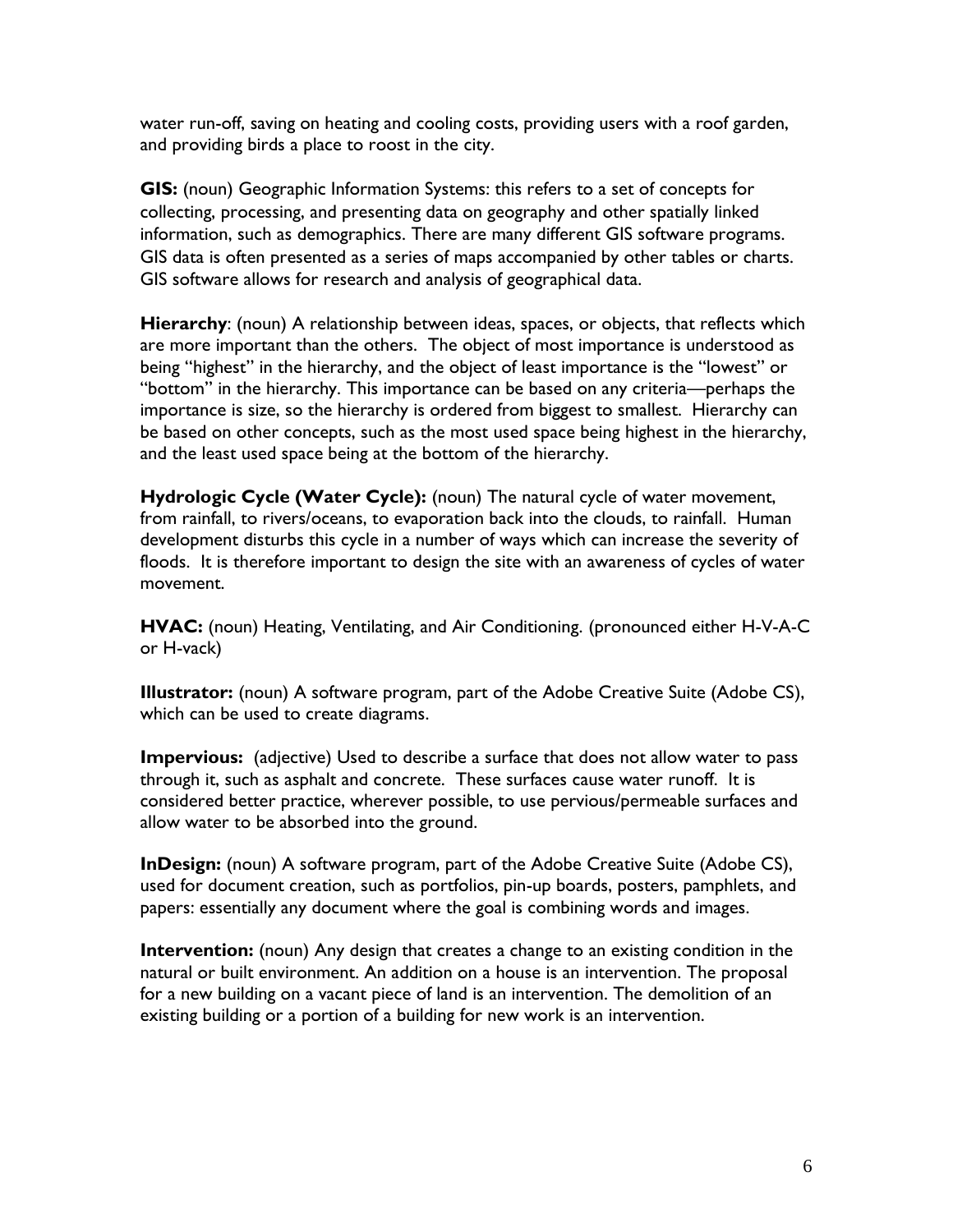**Invasive:** (adjective) Describes plants that are not native to the region in which they are growing, and therefore have a tendency to push out the native plants. It is generally considered good practice to use native species in laying out plantings.

**Iterate:** (verb) Literally, to repeat, but when used in a studio class means "to repeat with variations," or to take an idea and develop it further by recreating it until an "a-ha" moment happens. *I did five iterations of my model; one used circles, one squares, and three had different sizes of triangles. I realized my fourth iteration was the strongest expression of my idea and so I iterated it again, adding more triangles.*

Laser Cutter: (noun) A tool for creating 3-D physical models. The laser cutter machine takes a CAD file and uses a laser to etch the lines of the drawings onto a material such as cardboard or balsa wood.

**LEED:** (noun) **"**Leadership in Energy and Environmental Design" is a set of standards for green building design and construction. A building can be LEED rated, and a designer can be LEED certified. There are different ratings levels/certifications, as well as specialty areas within LEED. (pronounced to rhyme with "reed.")

**Language:** (noun) A building "speaks" a "language" of a certain style through its motifs, ornaments, layout, etc. *The language of the home is colonial, but there are references in it that speak to the Victorian period as well.*

**Lynchian Analysis:** (noun) A method of site analysis, described by Kevin Lynch in his book *The Image of the City*, which is used in many studio projects. It breaks an urban area down into five key concepts: paths, edges, districts, nodes, and landmarks. *Paths* are the important routes of travel (by any means—foot, car, train, etc.) *Edges* mark significant boundaries. *Districts* are noticeable segments of the city with their own character. *Nodes* are gathering points. *Landmarks* are significant features such as monuments. The point of the exercise is not only to document these five elements, but to create an understanding of the community and what is important in the space.

**Massing:** (noun) The general size and shape of a building, which may be worked out before any of the fine details. A massing model, which shows the rough shape and proportions of a building, can be created.

**Master Plan:** (noun) A large-scale plan that shows the theme and general arrangement of a design; a distinct feature of master plans is that they avoid specific details. They describe the scope and scale of the land and buildings, or the adjacencies among buildings, or a general circulation diagram. It may also give general guidance on approved styles and themes, and building usages. Master plans often include a written document that spells out possible completion dates, the strategic goals of the project, or the future vision of the organization. As a verb, to create such a plan.

**Materials Board:** (noun) Usually as part of an Interior Architecture studio project, students create a presentation board including swatches of their fabric and material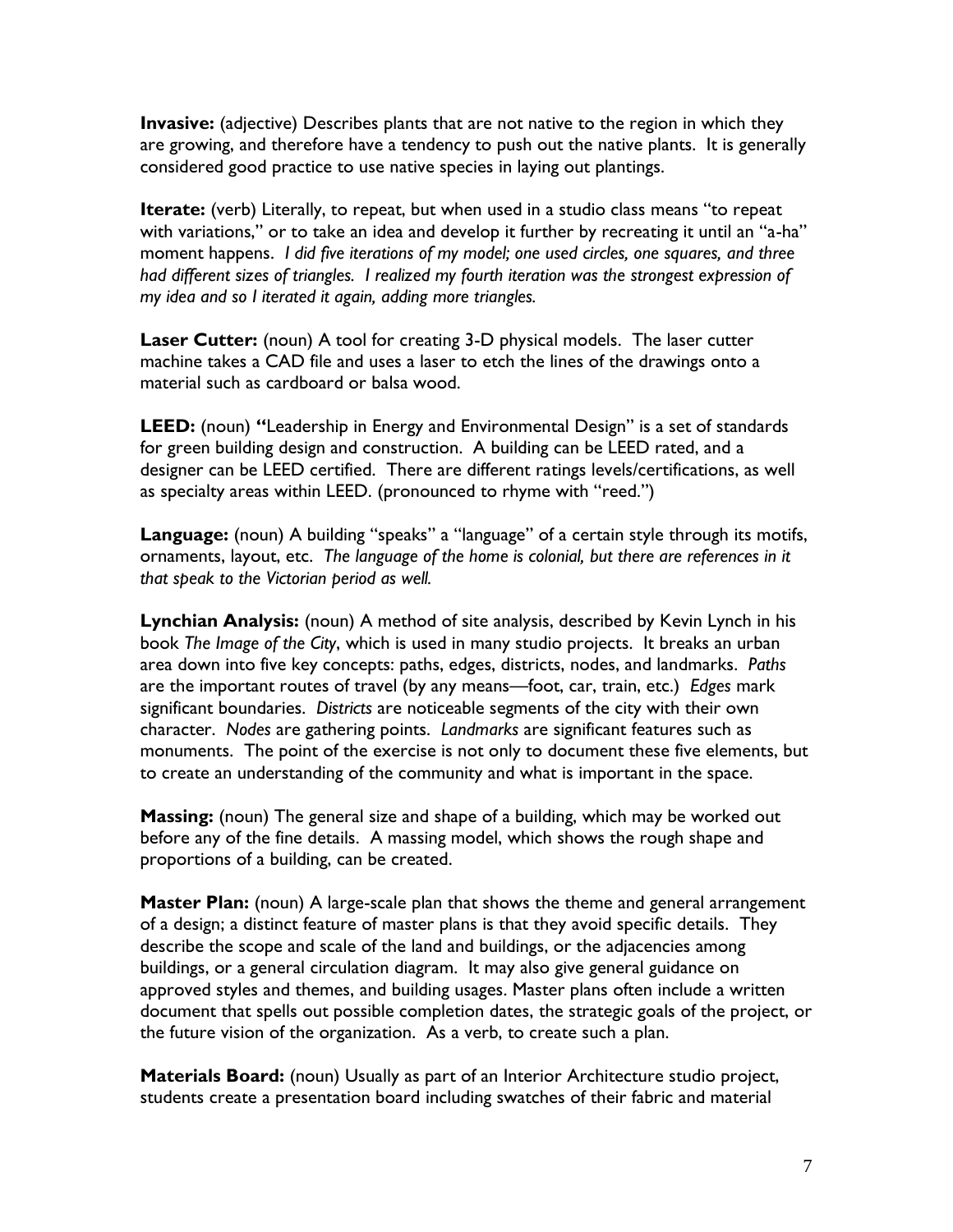choices, pictures of inspirational/influential furniture, and colors or patterns they will integrate into their interior space.

**Mixed-Use:** (adjective) A mixed-use building or development includes a variety of spaces such as residential units, stores, and restaurants.

**Modular:** (adjective) Describes a method of building or designing based on modules (noun), which are repeatable units, or a set of units with variations. Familiar examples are children's toy blocks such as LEGOs. Once the basic building units are designed, they can be assembled in any combination.

**Natural Grade:** (noun) The undisturbed natural surface of the ground.

**Orthogonal Drawing:** (noun or verb) Drawings of floor plans, sections, elevations, and axonometric drawings. While this can refer to drawings done by hand or on the computer, the term orthogonal drawing at the BAC often means hand-drafting.

**Parti:** (noun) the main concept or idea that informs and shapes the designer's process and the design itself. There can also be a parti drawing or parti model, just as there is a concept drawing. (pronounced par-TEE).

**Passive Systems:** (noun) Tools and approaches to designing for human comfort that do not rely on mechanical or electrical systems. Examples of passive systems may be adding insulation to keep a building warm, orienting a building so its windows face south for better lighting, or planting trees to keep a building shaded during summer. The goal of passive systems is to reduce reliance on active systems, such as air conditioning, to save energy. (See: Active Systems).

**Permeability:** (noun) The ability of the soil to absorb water. It is good practice in working with the site to permit soils to absorb surface runoff water. A synonym for permeable which is frequently used is "pervious."

**Perspective Drawing:** (noun or verb) A method of 3-D drawing in which lines which are parallel in the real world converge on a vanishing point in the drawing to give the illusion of depth. Imagine a highway disappearing off into the distance.

**pH:** (noun) A measure of alkalinity or acidity. A pH of 7 is neutral, ranges from 0-7 are acidic, and from 7- 14 are alkaline (also known as basic.) A pH value of 6.5 in the soil is desirable, since it helps many food plants grow.

**Phases of Design:** (noun) the design process usually passes through a few recognizable phases. The terms for these phases are commonly used in the field and in classes at the BAC. 1. *Conceptual Design Phase*: the beginnings of the design process, where the vision and the scope of the design is established, usually in an abstract manner. 2. *Schematic Design Phase:* often abbreviated as SD, it is less abstract. In it, the designer does studies that establish which spaces will be adjacent to each other, and begins to establish the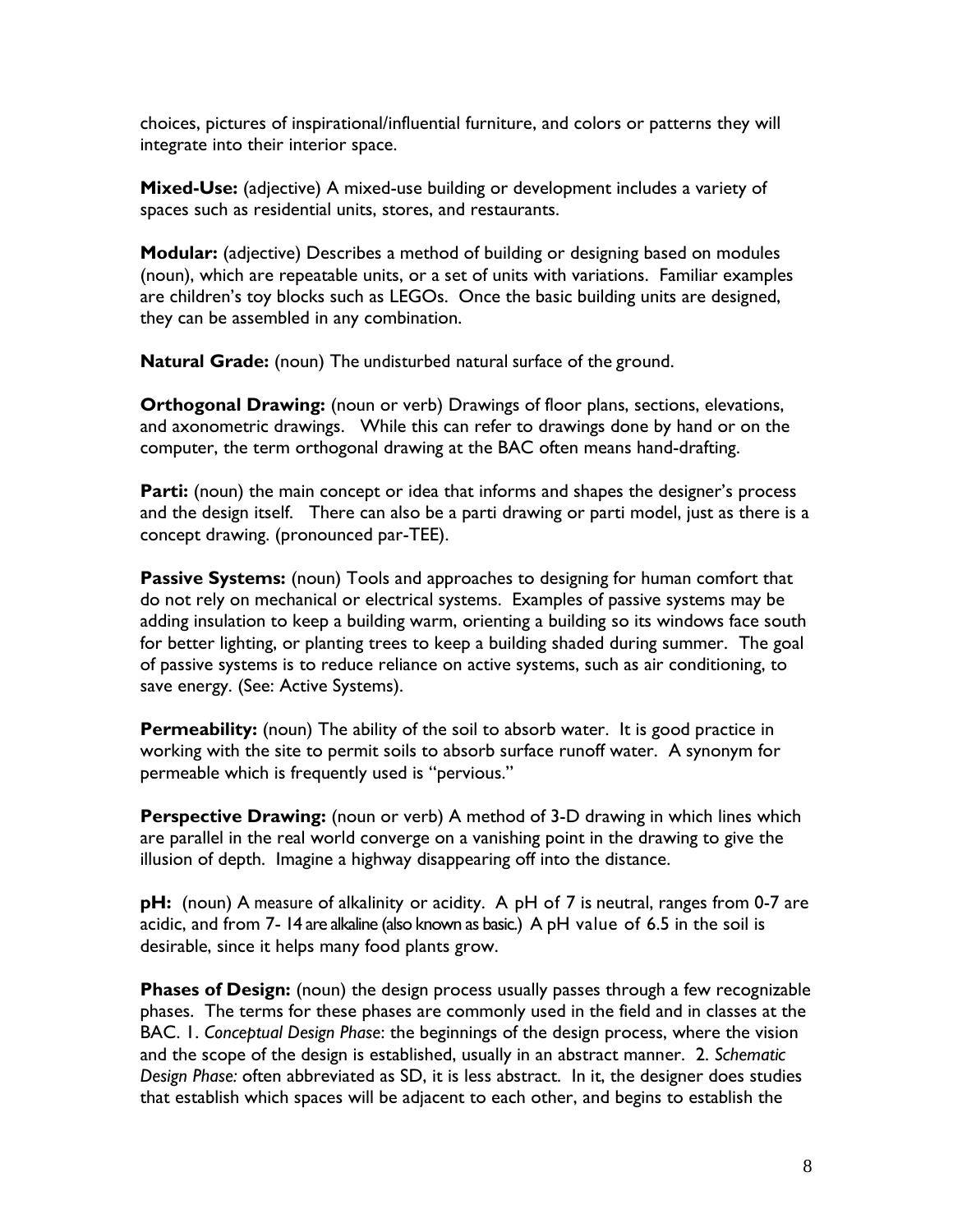scale and general shape of the design. In SD, the designer works through rough sketches and models, and often purposely avoids making specific decisions about details and materials in order to look at the big picture. *3. Design Development:* often abbreviated as DD, this phase is a refinement of the strongest ideas from SD. The designer makes specific decisions about scale, systems, materials, and textures. *4. Construction Documents/Final Design:* In a firm, the design is brought to a level of detail where it could be turned over to contractors to be built. In a class, the design is completed and presented to the class.

**Phenomenology:** (noun) A philosophy whose main focus, in the context of architecture, is on the subjective sensory experience of the user, and the unique reality of individual places.

**Photoshop:** (noun) A software program, part of the Adobe Creative Suite (Adobe CS), used to alter or clean up existing images, to correct color, to create collages by combining images, or to add details such as captions or diagrams to images.

**Pinups/Crits:** (noun) In studio, students present their work regularly by "pinning up" (quite literally putting it up on the wall) and receiving feedback from their instructor and guest critics in sessions known as "crits."

**Plan:** (noun) The plan is a drawing that shows a flat bird's eye view of the layout of a space. In plans of buildings, it's called a floor plan, and shows the space as if the roof were removed, and the walls were cut four feet above the ground; the walls are rendered as thick black lines.

Poché: (verb or noun) Literally, "to poché" is to darkly color in the areas on a plan which should be read as walls, so they stand out and are more easily read as solid objects. Poché also refers to the dark shading itself.

Poché also has a more abstract meaning. If a building has particularly thick walls, and the architect designs to make the user aware of those walls (for example, by using niches, alcoves, and deep windows that cut into the walls), this design approach may be called "poché." Pronounced "po-SHAY."

**Process Drawings/Models:** (noun) Work that shows the concept or the project developing. These can be quite rough, but they represent the stages of the student's ideas being iterated and expressed. They are not yet the final project, but they are more developed than the concept drawing. It is important that this work is included in the portfolio.

**Precedents:** (noun) Previous designs, buildings, artworks, or even abstract ideas, which have inspired or may provide a model for the current work. A precedent study is an analysis of these precedents, through images or words, or usually both.

**Program:** (noun, and also a verb, "to program." See Programming.) The set of constraints on and requirements for the design, both quantitative and qualitative. For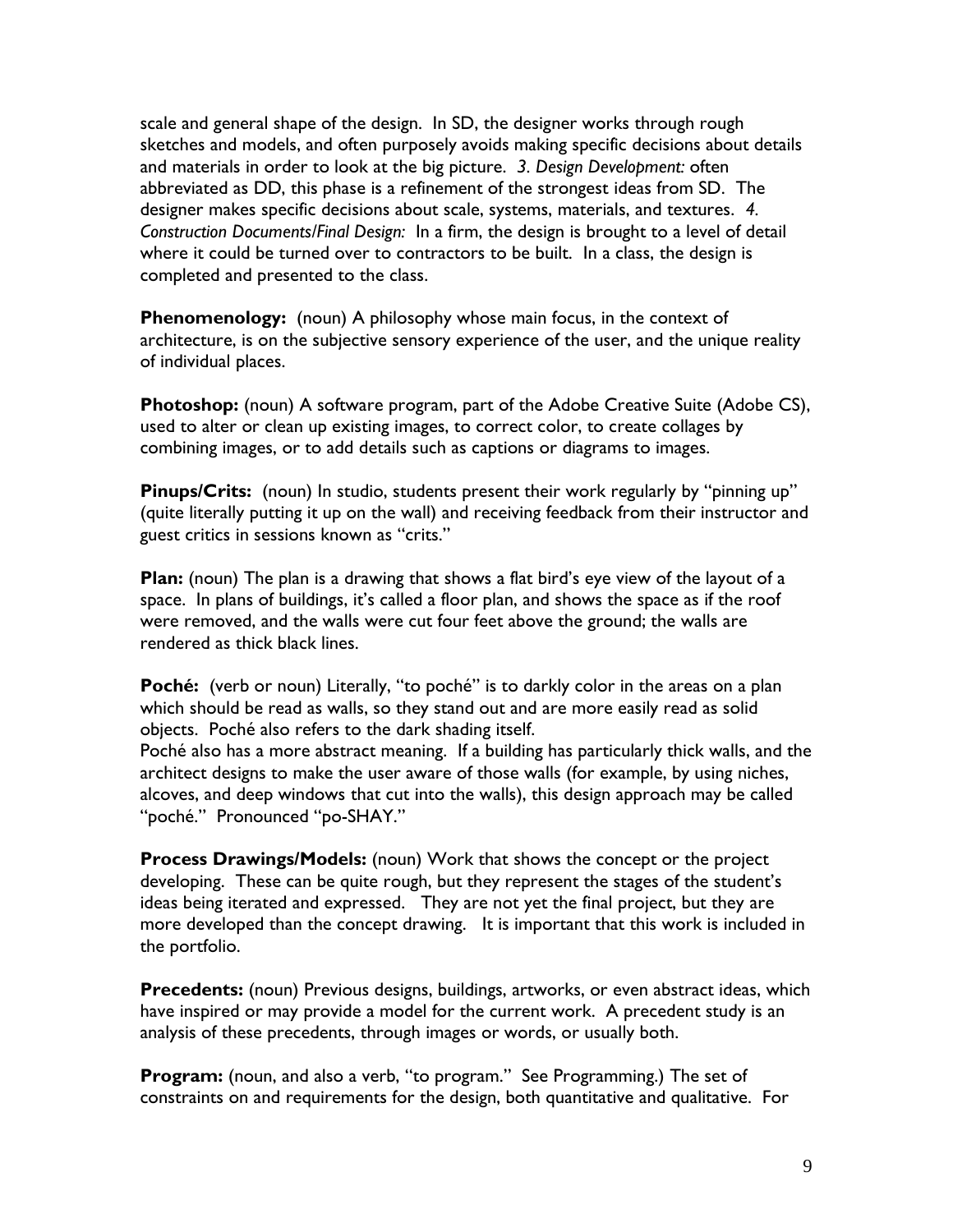example, the program for a house might include that it needs to hold 3 bedrooms, have a large kitchen, a fireplace, fit onto a small narrow lot, cost less than a certain amount to build, have a view to the water, etc.

By extension, it can also be used to mean "the practical specifics of the project" in contrast with "the concept of the design," as in: *Student: "I want to design a school, with 12 classrooms, and…" Instructor: "Wait, it's too early to focus on the program. What's your concept?"*

**Programming:** The process of determining the program. This can be done by interviewing the clients, conducting site analysis, analyzing precedents, drawing bubble diagrams, and doing preliminary schematic design.

**Redline:** (verb) to mark up a plan (section, elevation, or set of drawings) with corrections, additions, suggestions, so that the corrections can be added. Redlining can be done by hand or by software. The process of fixing these corrections is often called "picking up redlines." *The principal of my firm redlined the construction drawings, and I entered the changes into AutoCAD.*

**Remediation:** (noun) A design intervention that directly improves a problem in its environment or surroundings. A landscape remediation could include plants that filter out pollution in the water, for example.

**Render:** (verb) To create an architectural drawing (perspective, elevation, plan, or section) that is expresses the intention of the final design, complete with a sense of scale, light, material, context, texture, and human use. A rendering is much more complete than a sketch and has many more details of context and use than construction drawings. It is often used to show to clients.

**Retention Pond:** (noun) A man-made pond-like area used to collect storm water runoff and control storm water flow. Retention ponds may have a permanent pool of standing water. Similar structures, known as Detention Ponds, dry out over time.

**Revit:** (noun) A 3-D software program used in BIM rendering.

**Runoff:** (noun) After a rainstorm, rain water will evaporate, percolate into the soil, flow off the site, or drain to some point on the site. The water that flows off the site is called runoff. Good site design practice tries to minimize runoff.

**Schematic Design:** (noun) Roughly planning out the design—for example, at this stage, you might think about what goes where, but not its final appearance.

**Section:** (noun) A type of 2-D drawing: imagine it as a vertical plane cutting through a space; the section drawing shows what is in the vertical plan and behind it, but nothing in front of it. Walls are rendered as thick black lines. "Cut lines" on a plan mark where a section has been taken; a section titled "A-B" will extend from points A to B on the plan.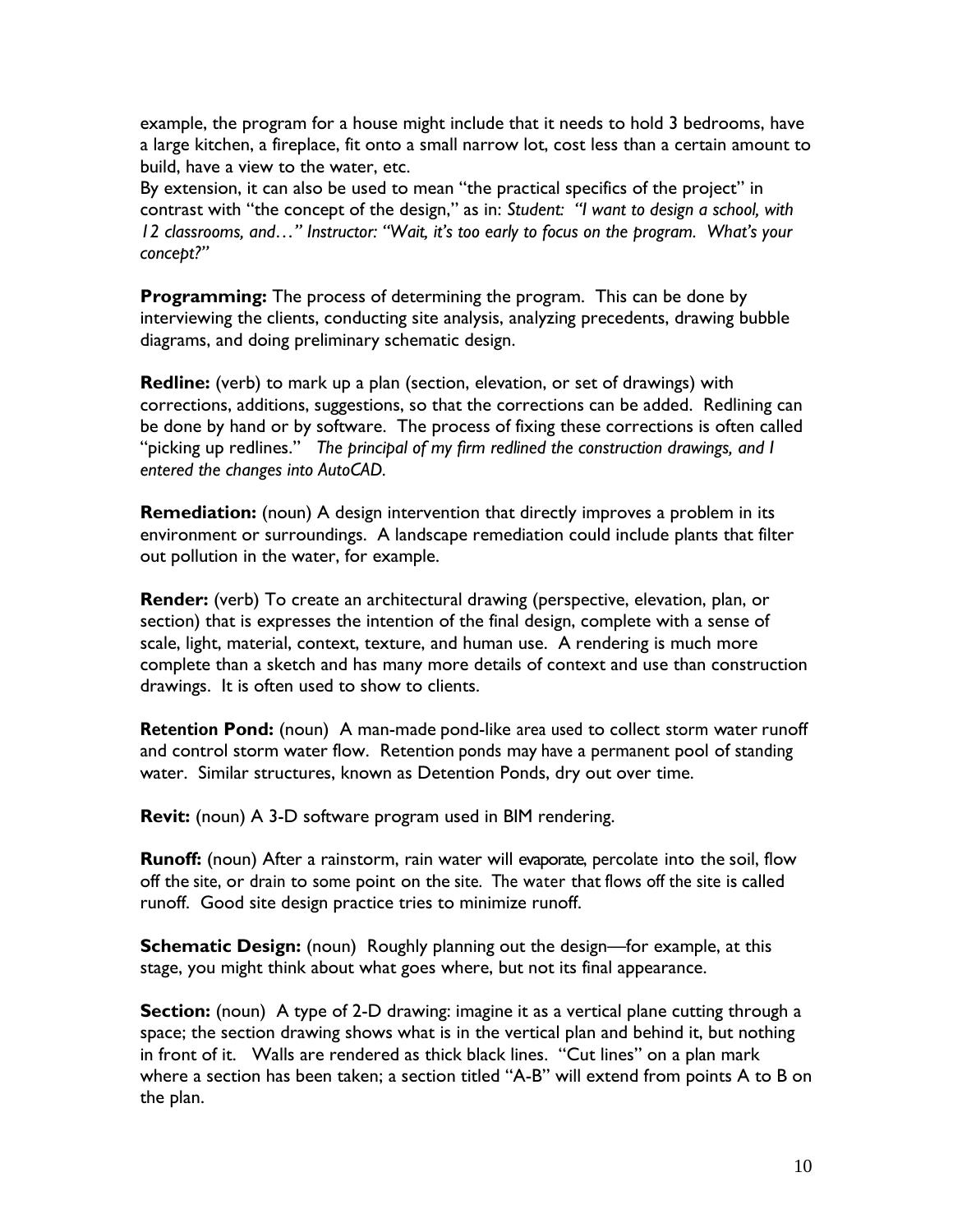**Site (or Building) Analysis:** (noun) Studies on the conditions existing at your proposed project. These may include maps, diagrams, observations, and photographs. Site analysis may look at circulation patterns on the site, sun and wind conditions, topography, site usage, and any other relevant research, and then most importantly, makes observations or draws conclusions. Site analysis helps the student formulate a design that responds to the site conditions.

**Skin (of the building):** (noun) The outer shell, the façade, the exterior.

**SketchUp:** (noun) A software program that can create and modify 3D forms quickly and fluidly**.** It has a "library" of looks, textures, and features—for example, you can make your image look hand drawn, or show the daylight and shadows at a specific place and time of the year. For the beginner, SketchUp is probably the quickest program to learn and to get useful results from.

**Speak:** (verb) How objects/spaces/buildings relate to each other. Or, how the building expresses a style. See entry for "language." *The ornate furniture speaks to the Louis XV influences on the house.* 

**Soil Types:** (noun) The upper 6-8 inches of soil is referred to as topsoil. Below is a more compact, less fertile layer called subsoil. Soils that are moved in by wind, water, or glaciers are called transported soils.

**Starchitect:** (noun) Shortened form of "Star-architect," it refers to an iconic celebrity architect such as Frank Gehry.

**Storm Water Management:** (noun) Is the process of designing for the collection and disposal of surface and subsurface water running though the site during stormy weather, through the use of the site's natural features, drainage structures, retention and detention ponds, swales, or other features as needed.

**Structures/Structural Systems:** (noun) A branch of knowledge that seeks to understand the forces in a building, bridge, or other construction, such as gravity, tension, compression, stress, and strain. Structural analysis of a building or bridge can help determine what type of material to choose in the design, how much of it to use, and how to construct the building or bridge so that it is safe to use. In practice, most of this work is done by structural engineers, but architecture and design studies students will still be introduced to the main principles of this field.

**Swale:** (noun) A ditch or long depression in the ground, either man-made or naturally occurring, which collects surface water and moves it from one point to another.

**Tectonics:** (noun) This concept expresses how materials join and how the forces work in the structure of the design, such as for example compression, weaving, interlocking, or penetration. A clear tectonic communicates about the design's concept as well as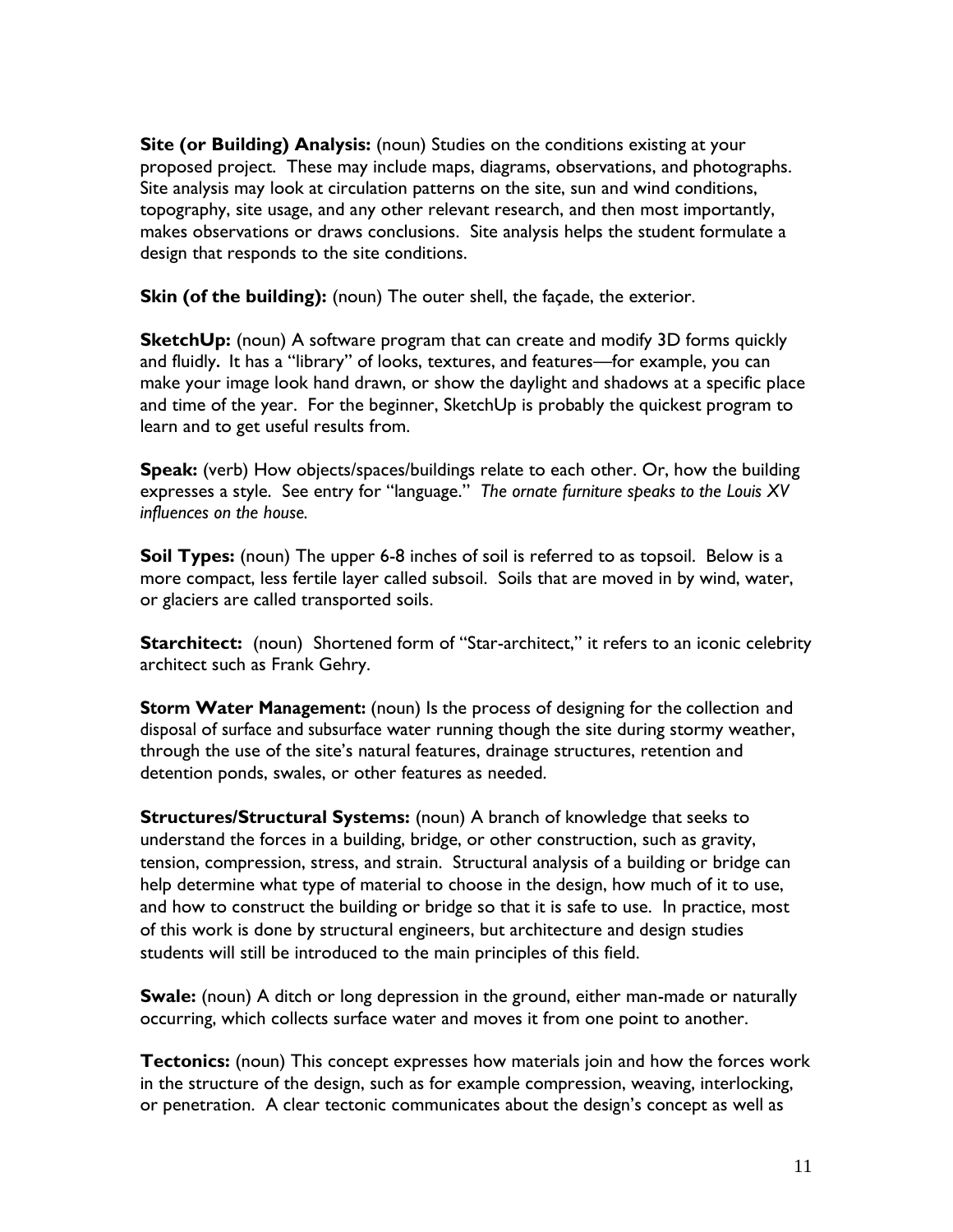how the building was constructed. A design is described as "tectonic" if it expresses its structure/materials openly. *My tectonic concept of "connection and compression" is communicated through the visible connections between the posts and beams and the way the posts touch the ground.*

**Threshold:** (noun) A space where the user passes from one space into another, for example, a doorway, a front porch, or an entrance hallway. A threshold connects to both spaces—as a front porch connects to the outside and the inside of the house—but it also has its own character and feeling. A threshold can be designed to help the user understand where one space changes into another, and how the two spaces relate to each other.

**Topography:** (noun) The study of the 3 dimensional features of a surface or site, which can be shown in a topographic map, which is a two dimensional representation of these three dimensional forms. *The topography of the area is mountainous and contains many rivers.*

**The Trades:** (noun) Term used by contractors, plumbers, electricians, and associated fields to refer to their collective professions. *I've been working as a general contractor for years; I hope my extensive experience in the trades will carry over into practice here at the BAC.*

**Translation:** (noun) The various ways in which the concept is expressed in the project. *My concept was "weaving," so I translated this through my materials by using lots of wicker furniture.*

**Transparency:** (noun) Literally, the use of clear materials in design, such as glass, but also the idea that a design can be conceptually transparent (open, visible, unmistakable) so that it expresses it purpose clearly to the viewer. *The Chinatown Gate is a transparent border between two neighborhoods. Glass bus shelters are functionally transparent; you'd never mistake them for anything but an uncomfortable place to wait for a bus.*

**Typology:** (noun) A building type, classified based on various characteristics. *The suburban single-family-home on a big lot with a 2 car garage is the "American Dream," but given our current environmental and economic situation, perhaps we should examine other typologies.*

**Vernacular:** (noun or adjective) The traditional local or regional style, method, and materials used to design and build. Vernacular is not one particular style or method; every region has its own vernacular, for example, New England vernacular, Swiss vernacular, etc. However, architects will refer broadly to "the vernacular" when discussing the general concept of using regionally-specific building methods.

**Wayfinding:** (noun) The various methods we use to find our way from one point to another without getting lost, such as maps, visual and aural cues, directions, and landmarks. In architecture, a designer considers many wayfinding methods such as